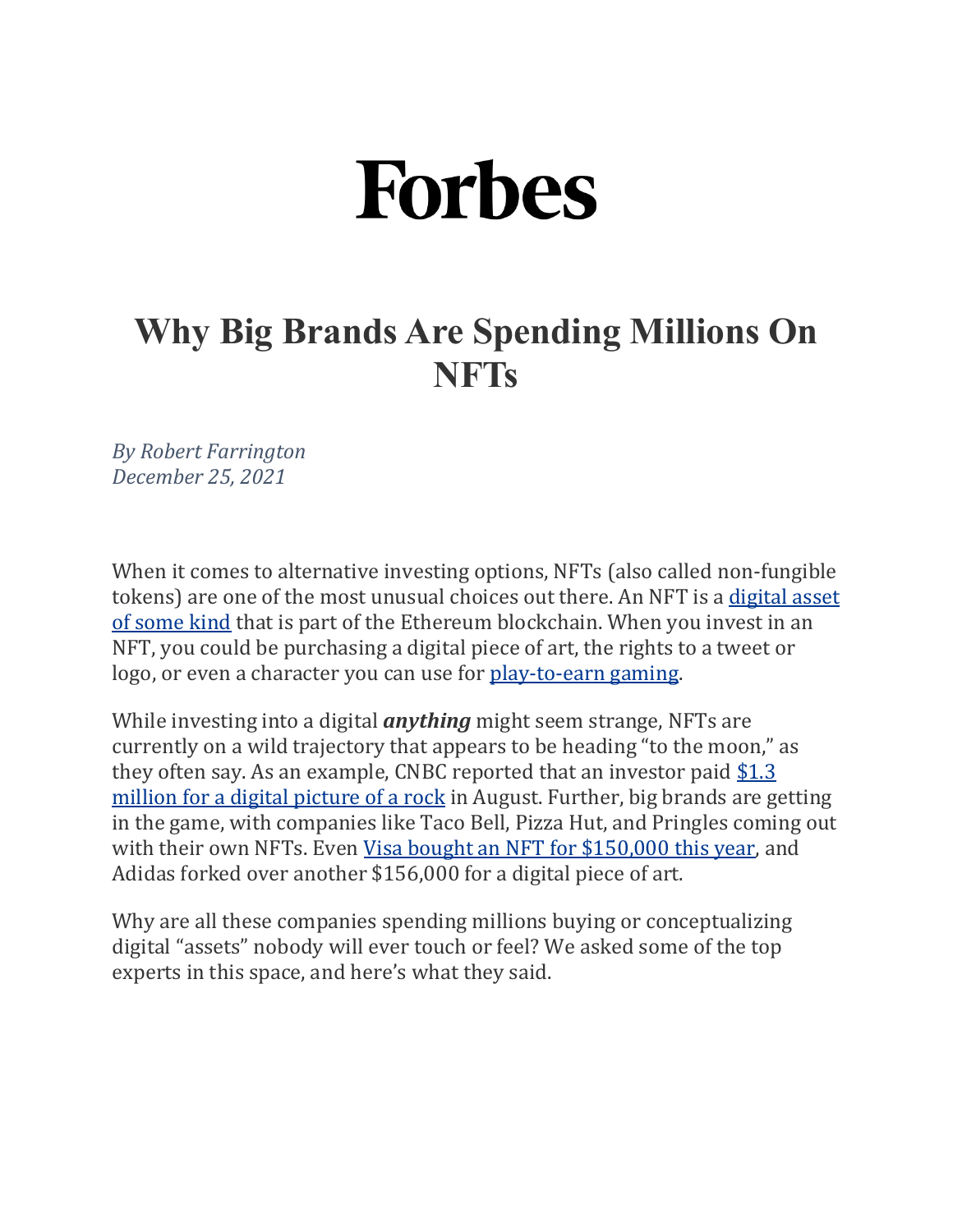### **Companies Are Riding The Wave**

According to attorney Tal Lifshitz, a partner and co-chair of the cryptocurrency, digital asset, and blockchain group at Miamibased Kozyak [Tropin & Throckmorton \(KTT\)](https://kttlaw.com/), it's easy to see why big brands are spending big money on NFTs.

"It's trendy, it's fun, and it's cutting edge technology that actually has the potential to redefine the way these brands do business and engage with their consumers," he says. "The more important question is, why are big brands *not* spending big money on NFTs?"

The reality is that increased adoption tends to take on a life of its own, and NFTs are currently in the early stages of becoming a major part of our lives.

"Increased adoption means exponentially increased value and utility," said Lifshitz. "If you're the only person who owns a cell phone, it's useless. If two people own cell phones, there's some value. If billions of people have cell phones, you need a cell phone. That's the impact of increased adoption. That's the potential future of NFTs."

#### **Companies Are Looking For Ways To Boost Earnings**

Lydia Hylton, an investor at Redpoint [Ventures,](https://www.redpoint.com/) also points out that companies are ultimately driven by the potential for earnings, and NFTs are a new revenue stream and engagement tool for brands.

"Exclusive brands like Louis Vuitton thrive on scarcity and are exploring LVbranded NFTs for the metaverse," says Hylton. "Brands are also constantly looking for ways to increase engagement with customers."

Ultimately, NFTs can be used to reward and incentivize consumers through innovative gifts, exclusive access, and more, says the investor.

#### **Businesses Follow Trends**

Dr. Dustin York, who serves as an associate professor of communication at [Maryville University,](https://online.maryville.edu/business-degrees) says companies are jumping on board based on the simple fact people are spending more of their lives in virtual worlds.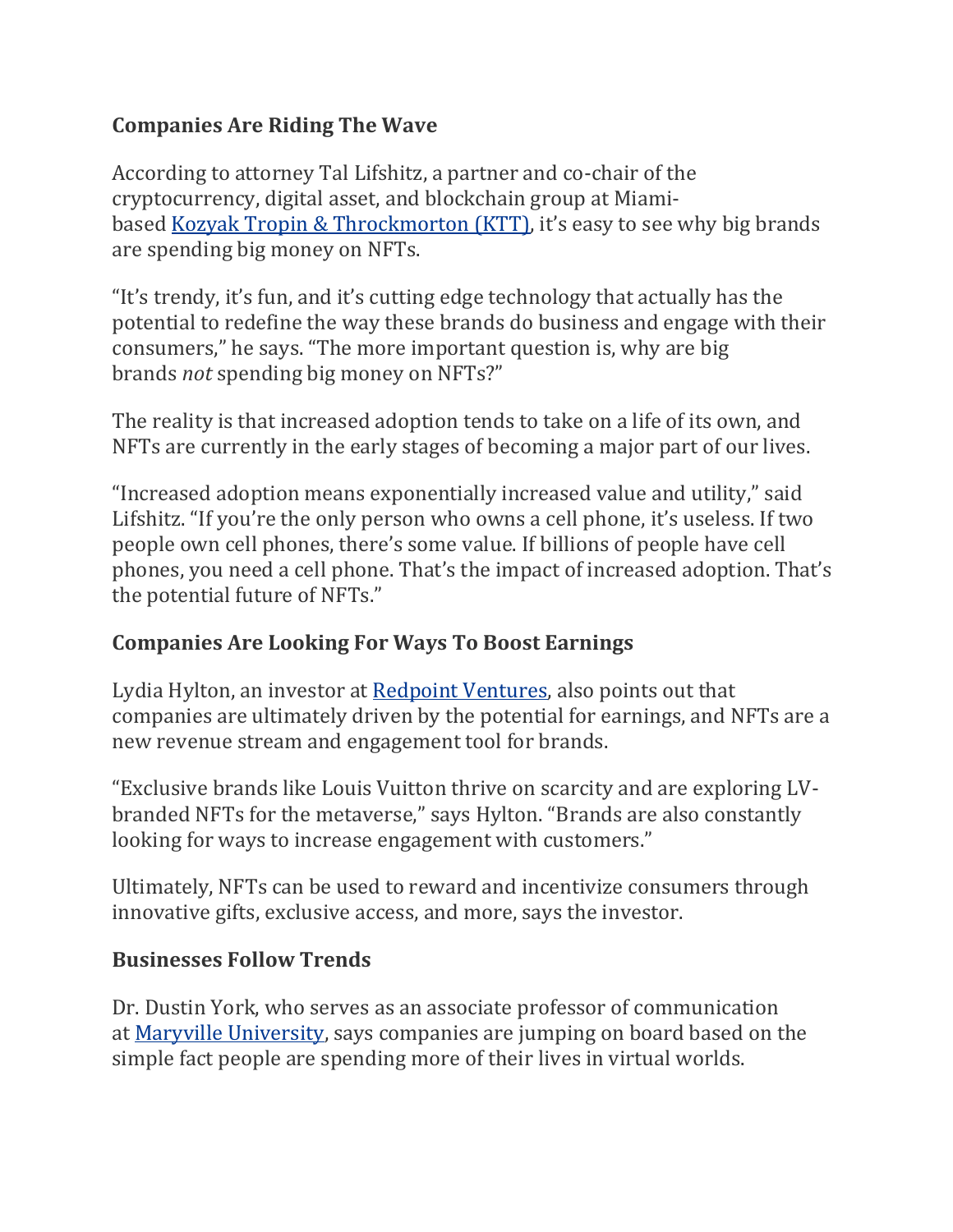"When customers gravitated toward malls, brands followed. When customers gravitated toward e-commerce, brands followed," he says. "And when customers are now gravitating toward Web 3.0, digitally native brands are following, giving even more legitimacy to NFTs."

With that being said, York says consumers should prepare for an NFT hype cycle, and that we're currently in the fast growing hype stage. At some point, he says, there will be a dramatic drop in the demand for standard NFT art.

"Critics will then call NFTs a fad, just like they called e-commerce a fad during the dot-com bubble," he says. "NFTs will then rise back up and be part of our everyday lives."

#### **The Metaverse Is The Future**

[NFT investor Andrew Lokenauth](https://www.linkedin.com/in/lokenauth/) says that, by and large, big brands are spending cash on NFTs because the digital world is the future.

We already have large amounts of people who spend several hours in virtual worlds daily, he says, and those numbers will continue to increase. This is ultimately why brands see the benefits of marketing in the metaverse and have already done so.

Lokenauth points out that we have already had many popular artists perform concerts in the Metaverse, such as Justin Bieber, Travis Scott, the Weeknd, and Ariana Grande.

"Perhaps high fashion companies will be next, and hold fashion shows in the metaverse," he says. "The possibilities are endless and this is why brands are spending big."

#### **What Consumers Need To Know About NFTs**

While big brands are spending millions on digital assets, there are plenty of reasons for newer investors to approach NFTs with caution. For starters, the virtual aspect of NFTs means this industry is ripe for scams. For example, it's not uncommon for fake NFTs to be marketed to unsuspecting investors.

"You need to make sure the person selling you the token actually owns the rights to the token they're selling," said Lifshitz. "The IP issues associated with